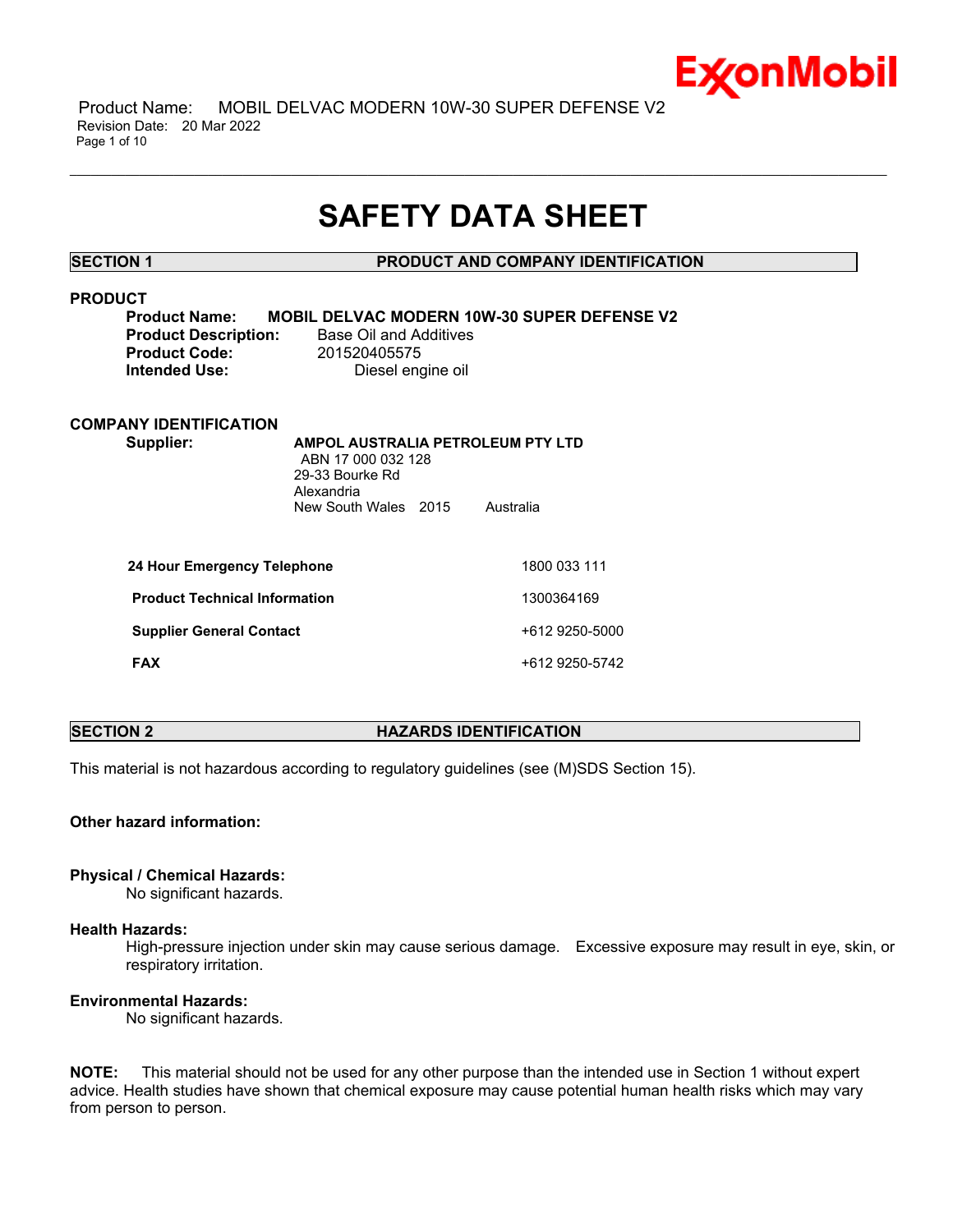

### **SECTION 3 COMPOSITION / INFORMATION ON INGREDIENTS**

This material is defined as a mixture.

# **Hazardous Substance(s) or Complex Substance(s) required for disclosure**

| <b>Name</b>                                                         | CAS#        | Concentration* | <b>GHS Hazard Codes</b>                                           |
|---------------------------------------------------------------------|-------------|----------------|-------------------------------------------------------------------|
| 1-DECENE, TETRAMER AND TRIMER HYDROGENATED                          | 68649-12-7  | $5 - 10\%$     | H304                                                              |
| <b>CATALYTIC DE WAXED HEAVY PARAFFINIC OIL</b><br>(PETROLEUM)       | 64742-70-7  | $1 - 5\%$      | H <sub>304</sub>                                                  |
| <b>ISEVERELY HYDROTREATED HEAVY PARAFFINIC</b><br><b>DISTILLATE</b> | 64742-54-7  | $5 - 10\%$     | H <sub>304</sub>                                                  |
| <b>ISOLVENT DEWAXED HEAVY PARAFFINIC DISTILLATE</b>                 | 64742-65-0  | $1 - 5\%$      | H304                                                              |
| <b>TETRAPROPENYL PHENOL</b>                                         | 74499-35-7  | $0.1 - 5.25\%$ | H314(1C), H360(1B)(F),<br>H400(M factor 10),<br>H410(M factor 10) |
| <b>ZINC ALKYL DITHIOPHOSPHATE</b>                                   | 113706-15-3 | $1 - 5\%$      | H303, H315, H318,<br>H401. H411                                   |

\_\_\_\_\_\_\_\_\_\_\_\_\_\_\_\_\_\_\_\_\_\_\_\_\_\_\_\_\_\_\_\_\_\_\_\_\_\_\_\_\_\_\_\_\_\_\_\_\_\_\_\_\_\_\_\_\_\_\_\_\_\_\_\_\_\_\_\_\_\_\_\_\_\_\_\_\_\_\_\_\_\_\_\_\_\_\_\_\_\_\_\_\_\_\_\_\_\_\_\_\_\_\_\_\_\_\_\_\_\_\_\_\_\_\_\_\_\_

\* All concentrations are percent by weight unless ingredient is a gas. Gas concentrations are in percent by volume. Other ingredients determined not to be hazardous up to 100%.

**SECTION 4 FIRST AID MEASURES**

#### **INHALATION**

Remove from further exposure. For those providing assistance, avoid exposure to yourself or others. Use adequate respiratory protection. If respiratory irritation, dizziness, nausea, or unconsciousness occurs, seek immediate medical assistance. If breathing has stopped, assist ventilation with a mechanical device or use mouth-to-mouth resuscitation.

# **SKIN CONTACT**

Wash contact areas with soap and water. If product is injected into or under the skin, or into any part of the body, regardless of the appearance of the wound or its size, the individual should be evaluated immediately by a physician as a surgical emergency. Even though initial symptoms from high pressure injection may be minimal or absent, early surgical treatment within the first few hours may significantly reduce the ultimate extent of injury.

# **EYE CONTACT**

Flush thoroughly with water. If irritation occurs, get medical assistance.

### **INGESTION**

First aid is normally not required. Seek medical attention if discomfort occurs.

# **NOTE TO PHYSICIAN**

None

# **SECTION 5 FIRE FIGHTING MEASURES**

# **EXTINGUISHING MEDIA**

**Appropriate Extinguishing Media:** Use water fog, foam, dry chemical or carbon dioxide (CO2) to extinguish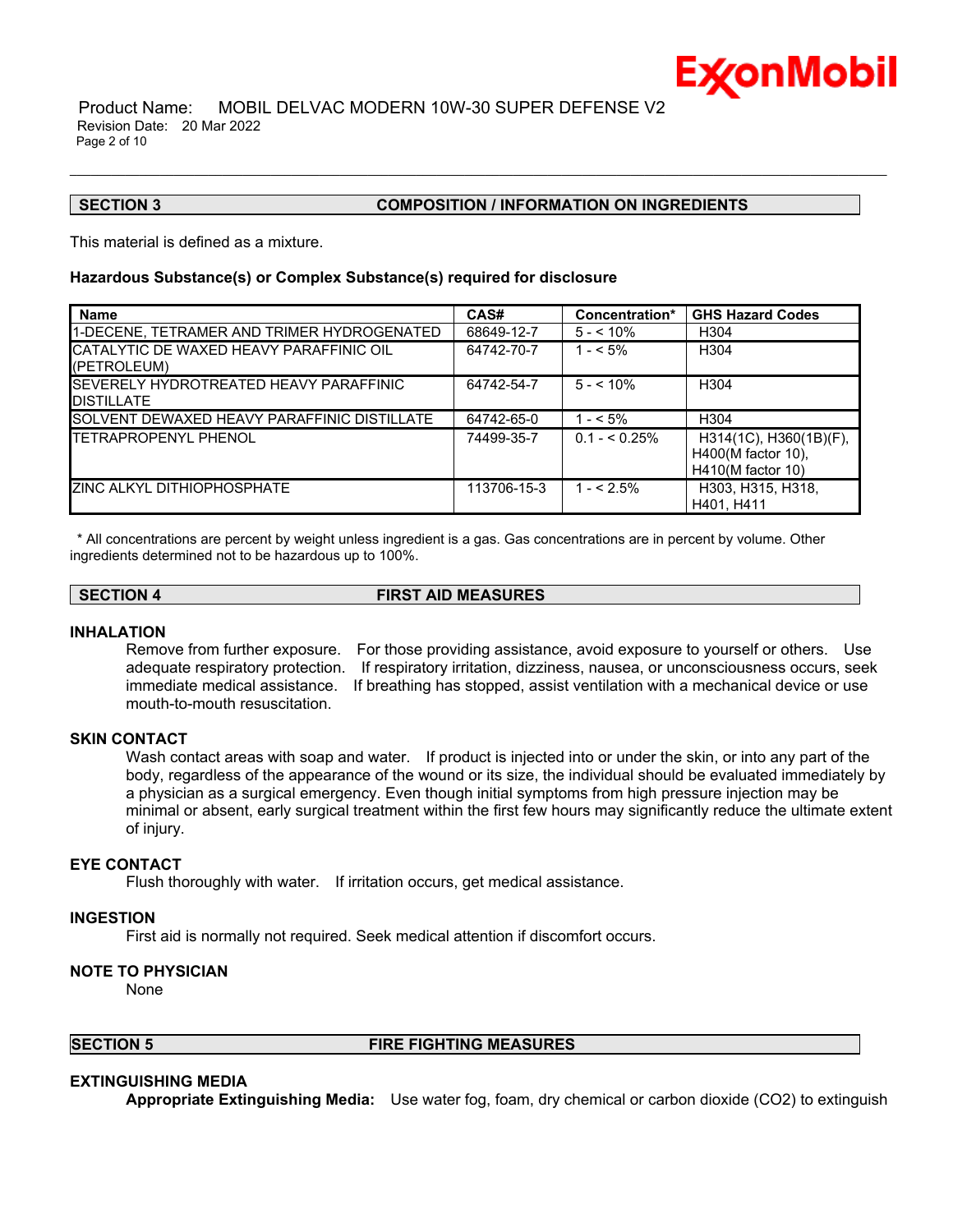

#### flames.

### **Inappropriate Extinguishing Media:** Straight streams of water

#### **FIRE FIGHTING**

**Fire Fighting Instructions:** Evacuate area. Prevent run-off from fire control or dilution from entering streams, sewers or drinking water supply. Fire-fighters should use standard protective equipment and in enclosed spaces, self-contained breathing apparatus (SCBA). Use water spray to cool fire exposed surfaces and to protect personnel.

\_\_\_\_\_\_\_\_\_\_\_\_\_\_\_\_\_\_\_\_\_\_\_\_\_\_\_\_\_\_\_\_\_\_\_\_\_\_\_\_\_\_\_\_\_\_\_\_\_\_\_\_\_\_\_\_\_\_\_\_\_\_\_\_\_\_\_\_\_\_\_\_\_\_\_\_\_\_\_\_\_\_\_\_\_\_\_\_\_\_\_\_\_\_\_\_\_\_\_\_\_\_\_\_\_\_\_\_\_\_\_\_\_\_\_\_\_\_

**Hazardous Combustion Products:** Aldehydes, Incomplete combustion products, Oxides of carbon, Smoke, Fume, Sulphur oxides

#### **FLAMMABILITY PROPERTIES**

**Flash Point [Method]:** >215°C (419°F) [ASTM D-92] **Flammable Limits (Approximate volume % in air):** LEL: 0.9 UEL: 7.0 **Autoignition Temperature:** N/D

# **SECTION 6 ACCIDENTAL RELEASE MEASURES**

#### **NOTIFICATION PROCEDURES**

In the event of a spill or accidental release, notify relevant authorities in accordance with all applicable regulations.

# **PROTECTIVE MEASURES**

Avoid contact with spilled material. See Section 5 for fire fighting information. See the Hazard Identification Section for Significant Hazards. See Section 4 for First Aid Advice. See Section 8 for advice on the minimum requirements for personal protective equipment. Additional protective measures may be necessary, depending on the specific circumstances and/or the expert judgment of the emergency responders.

For emergency responders: Respiratory protection: respiratory protection will be necessary only in special cases, e.g., formation of mists. Half-face or full-face respirator with filter(s) for dust/organic vapor or Self Contained Breathing Apparatus (SCBA) can be used depending on the size of spill and potential level of exposure. If the exposure cannot be completely characterized or an oxygen deficient atmosphere is possible or anticipated, SCBA is recommended. Work gloves that are resistant to hydrocarbons are recommended. Gloves made of polyvinyl acetate (PVA) are not water-resistant and are not suitable for emergency use. Chemical goggles are recommended if splashes or contact with eyes is possible. Small spills: normal antistatic work clothes are usually adequate. Large spills: full body suit of chemical resistant, antistatic material is recommended.

# **SPILL MANAGEMENT**

**Land Spill:** Stop leak if you can do so without risk. Recover by pumping or with suitable absorbent.

**Water Spill:** Stop leak if you can do so without risk. Confine the spill immediately with booms. Warn other shipping. Remove from the surface by skimming or with suitable absorbents. Seek the advice of a specialist before using dispersants.

Water spill and land spill recommendations are based on the most likely spill scenario for this material; however, geographic conditions, wind, temperature, (and in the case of a water spill) wave and current direction and speed may greatly influence the appropriate action to be taken. For this reason, local experts should be consulted. Note: Local regulations may prescribe or limit action to be taken.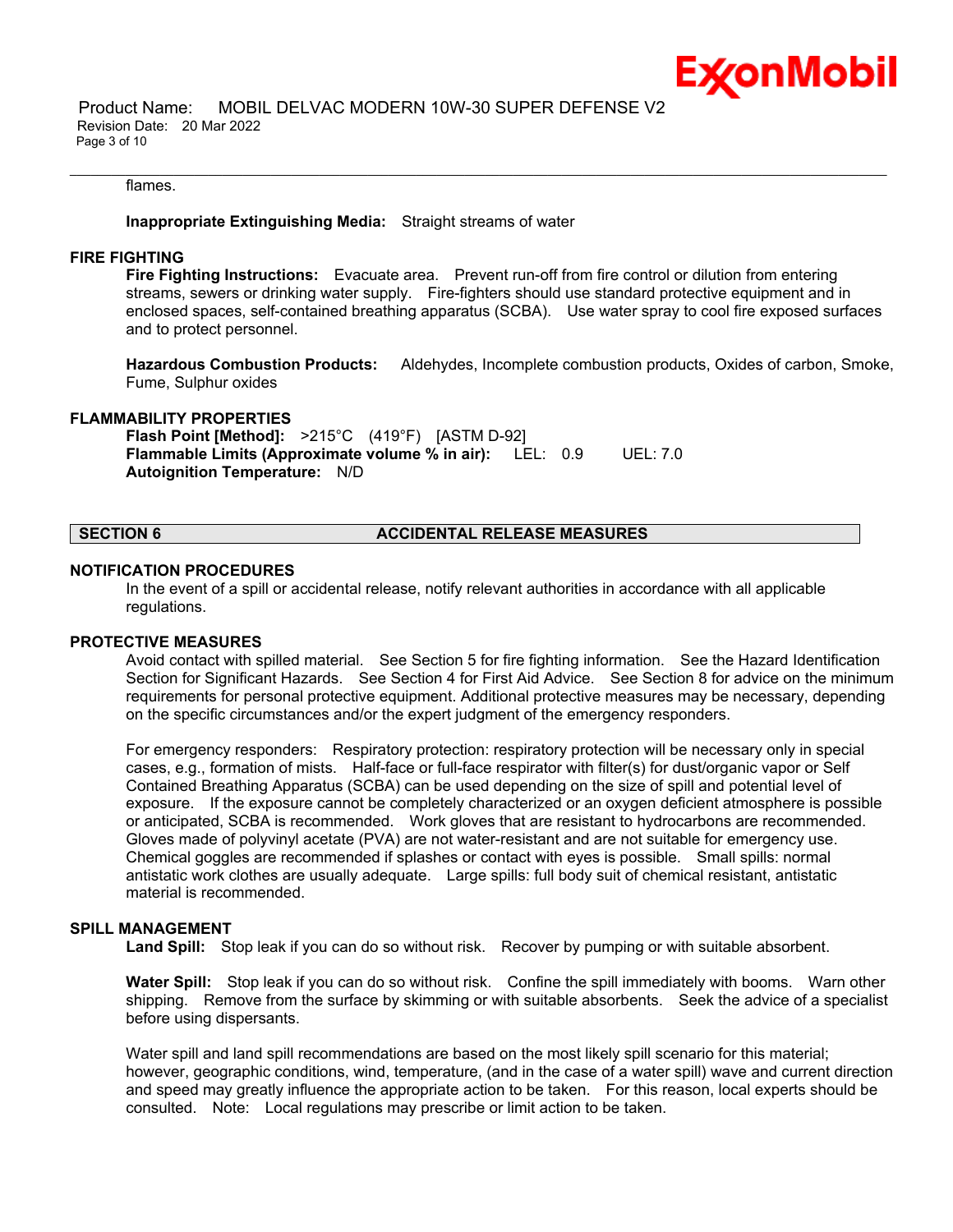

### **ENVIRONMENTAL PRECAUTIONS**

Large Spills: Dyke far ahead of liquid spill for later recovery and disposal. Prevent entry into waterways, sewers, basements or confined areas.

# **SECTION 7 HANDLING AND STORAGE**

\_\_\_\_\_\_\_\_\_\_\_\_\_\_\_\_\_\_\_\_\_\_\_\_\_\_\_\_\_\_\_\_\_\_\_\_\_\_\_\_\_\_\_\_\_\_\_\_\_\_\_\_\_\_\_\_\_\_\_\_\_\_\_\_\_\_\_\_\_\_\_\_\_\_\_\_\_\_\_\_\_\_\_\_\_\_\_\_\_\_\_\_\_\_\_\_\_\_\_\_\_\_\_\_\_\_\_\_\_\_\_\_\_\_\_\_\_\_

### **HANDLING**

Prevent small spills and leakage to avoid slip hazard. Material can accumulate static charges which may cause an electrical spark (ignition source). When the material is handled in bulk, an electrical spark could ignite any flammable vapors from liquids or residues that may be present (e.g., during switch-loading operations). Use proper bonding and/or earthing procedures. However, bonding and earthing may not eliminate the hazard from static accumulation. Consult local applicable standards for guidance. Additional references include American Petroleum Institute 2003 (Protection Against Ignitions Arising out of Static, Lightning and Stray Currents) or National Fire Protection Agency 77 (Recommended Practice on Static Electricity) or CENELEC CLC/TR 50404 (Electrostatics - Code of practice for the avoidance of hazards due to static electricity).

**Static Accumulator:** This material is a static accumulator.

### **STORAGE**

The type of container used to store the material may affect static accumulation and dissipation. Do not store in open or unlabelled containers.

Material is defined under the National Standard [NOHSC:1015] Storage and Handling of Workplace Dangerous Goods. **SECTION 8 EXPOSURE CONTROLS / PERSONAL PROTECTION**

# **EXPOSURE LIMIT VALUES**

#### **Exposure limits/standards (Note: Exposure limits are not additive)**

| <b>Substance Name</b>                                       | Form                               | Limit/Standard |                    | <b>Note</b> | <b>Source</b> |
|-------------------------------------------------------------|------------------------------------|----------------|--------------------|-------------|---------------|
| 1-DECENE. TETRAMER AND<br>TRIMER HYDROGENATED               | Aerosols<br>(thoracic<br>fraction) | <b>TWA</b>     | $5 \text{ mg/m}$   |             | ExxonMobil    |
| CATALYTIC DE WAXED HEAVY<br>PARAFFINIC OIL (PETROLEUM)      |                                    | <b>TWA</b>     | $5$ mg/m $3$       |             | Australia WES |
| CATALYTIC DE WAXED HEAVY<br>PARAFFINIC OIL (PETROLEUM)      | Inhalable<br>fraction.             | <b>TWA</b>     | $5 \text{ mg/m}$   |             | <b>ACGIH</b>  |
| SEVERELY HYDROTREATED<br><b>HEAVY PARAFFINIC DISTILLATE</b> |                                    | <b>TWA</b>     | $5 \text{ mg/m}$   |             | Australia WES |
| SEVERELY HYDROTREATED<br><b>HEAVY PARAFFINIC DISTILLATE</b> | Inhalable<br>fraction.             | <b>TWA</b>     | $5 \text{ mg/m}$ 3 |             | <b>ACGIH</b>  |
| SOLVENT DEWAXED HEAVY<br>PARAFFINIC DISTILLATE              |                                    | <b>TWA</b>     | $5 \text{ mg/m}$ 3 |             | Australia WES |
| SOLVENT DEWAXED HEAVY<br><b>PARAFFINIC DISTILLATE</b>       | Inhalable<br>fraction.             | <b>TWA</b>     | $5 \text{ mg/m}$   |             | <b>ACGIH</b>  |

# **Exposure limits/standards for materials that can be formed when handling this product:**

NOTE: Limits/standards shown for guidance only. Follow applicable regulations.

# **Biological limits**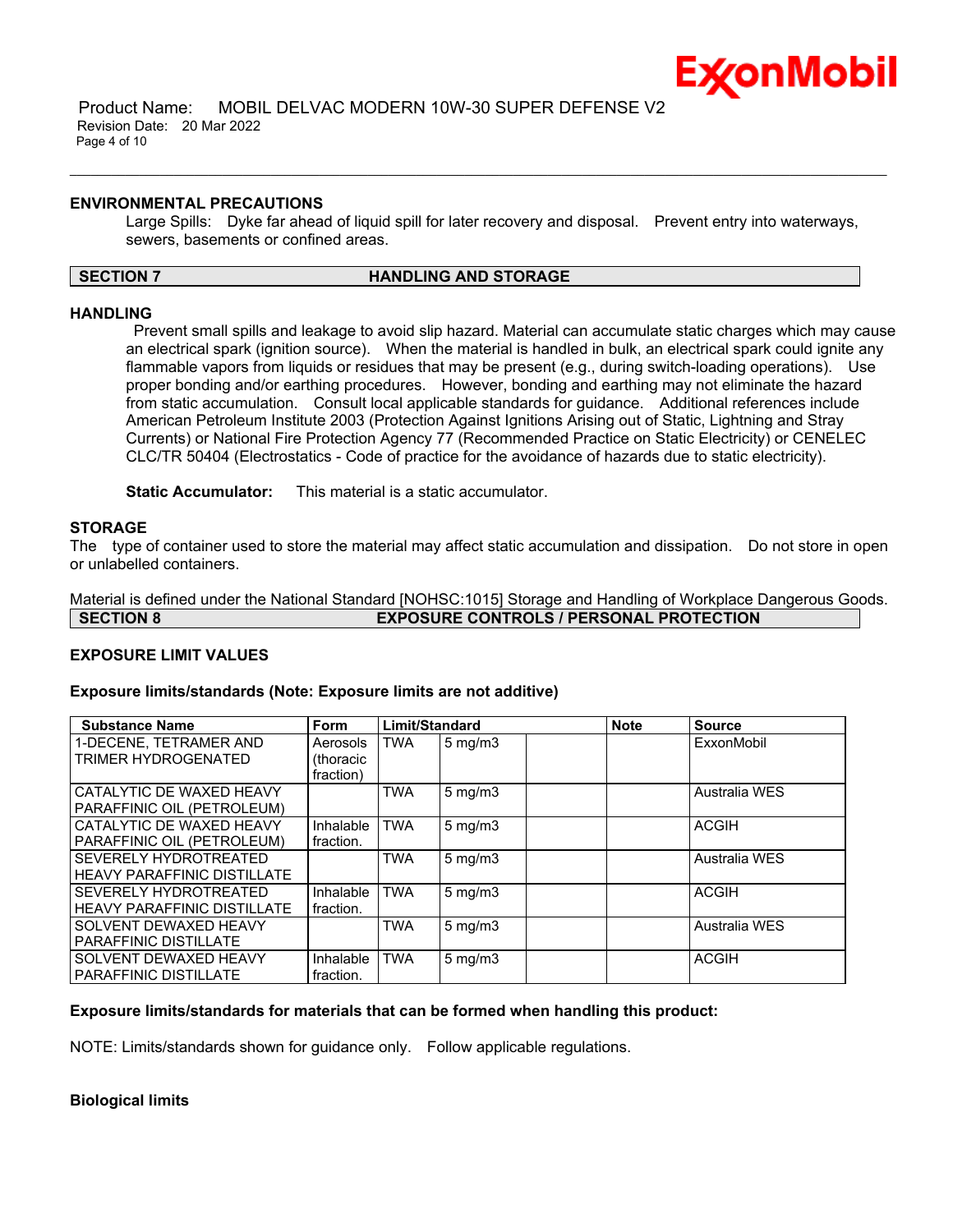

 Product Name: MOBIL DELVAC MODERN 10W-30 SUPER DEFENSE V2 Revision Date: 20 Mar 2022 Page 5 of 10

No biological limits allocated.

# **ENGINEERING CONTROLS**

The level of protection and types of controls necessary will vary depending upon potential exposure conditions. Control measures to consider:

No special requirements under ordinary conditions of use and with adequate ventilation.

\_\_\_\_\_\_\_\_\_\_\_\_\_\_\_\_\_\_\_\_\_\_\_\_\_\_\_\_\_\_\_\_\_\_\_\_\_\_\_\_\_\_\_\_\_\_\_\_\_\_\_\_\_\_\_\_\_\_\_\_\_\_\_\_\_\_\_\_\_\_\_\_\_\_\_\_\_\_\_\_\_\_\_\_\_\_\_\_\_\_\_\_\_\_\_\_\_\_\_\_\_\_\_\_\_\_\_\_\_\_\_\_\_\_\_\_\_\_

# **PERSONAL PROTECTION**

Personal protective equipment selections vary based on potential exposure conditions such as applications, handling practices, concentration and ventilation. Information on the selection of protective equipment for use with this material, as provided below, is based upon intended, normal usage.

**Respiratory Protection:** If engineering controls do not maintain airborne contaminant concentrations at a level which is adequate to protect worker health, an approved respirator may be appropriate. Respirator selection, use, and maintenance must be in accordance with regulatory requirements, if applicable. Types of respirators to be considered for this material include:

**Particulate** 

No special requirements under ordinary conditions of use and with adequate ventilation.

For high airborne concentrations, use an approved supplied-air respirator, operated in positive pressure mode. Supplied air respirators with an escape bottle may be appropriate when oxygen levels are inadequate, gas/vapour warning properties are poor, or if air purifying filter capacity/rating may be exceeded.

**Hand Protection:** Any specific glove information provided is based on published literature and glove manufacturer data. Glove suitability and breakthrough time will differ depending on the specific use conditions. Contact the glove manufacturer for specific advice on glove selection and breakthrough times for your use conditions. Inspect and replace worn or damaged gloves. The types of gloves to be considered for this material include:

Nitrile,Viton

No protection is ordinarily required under normal conditions of use.

**Eye Protection:** If contact is likely, safety glasses with side shields are recommended.

**Skin and Body Protection:** Any specific clothing information provided is based on published literature or manufacturer data. The types of clothing to be considered for this material include:

No skin protection is ordinarily required under normal conditions of use. In accordance with good industrial hygiene practices, precautions should be taken to avoid skin contact.

**Specific Hygiene Measures:** Always observe good personal hygiene measures, such as washing after handling the material and before eating, drinking, and/or smoking. Routinely wash work clothing and protective equipment to remove contaminants. Discard contaminated clothing and footwear that cannot be cleaned. Practise good housekeeping.

#### **ENVIRONMENTAL CONTROLS**

Comply with applicable environmental regulations limiting discharge to air, water and soil. Protect the environment by applying appropriate control measures to prevent or limit emissions.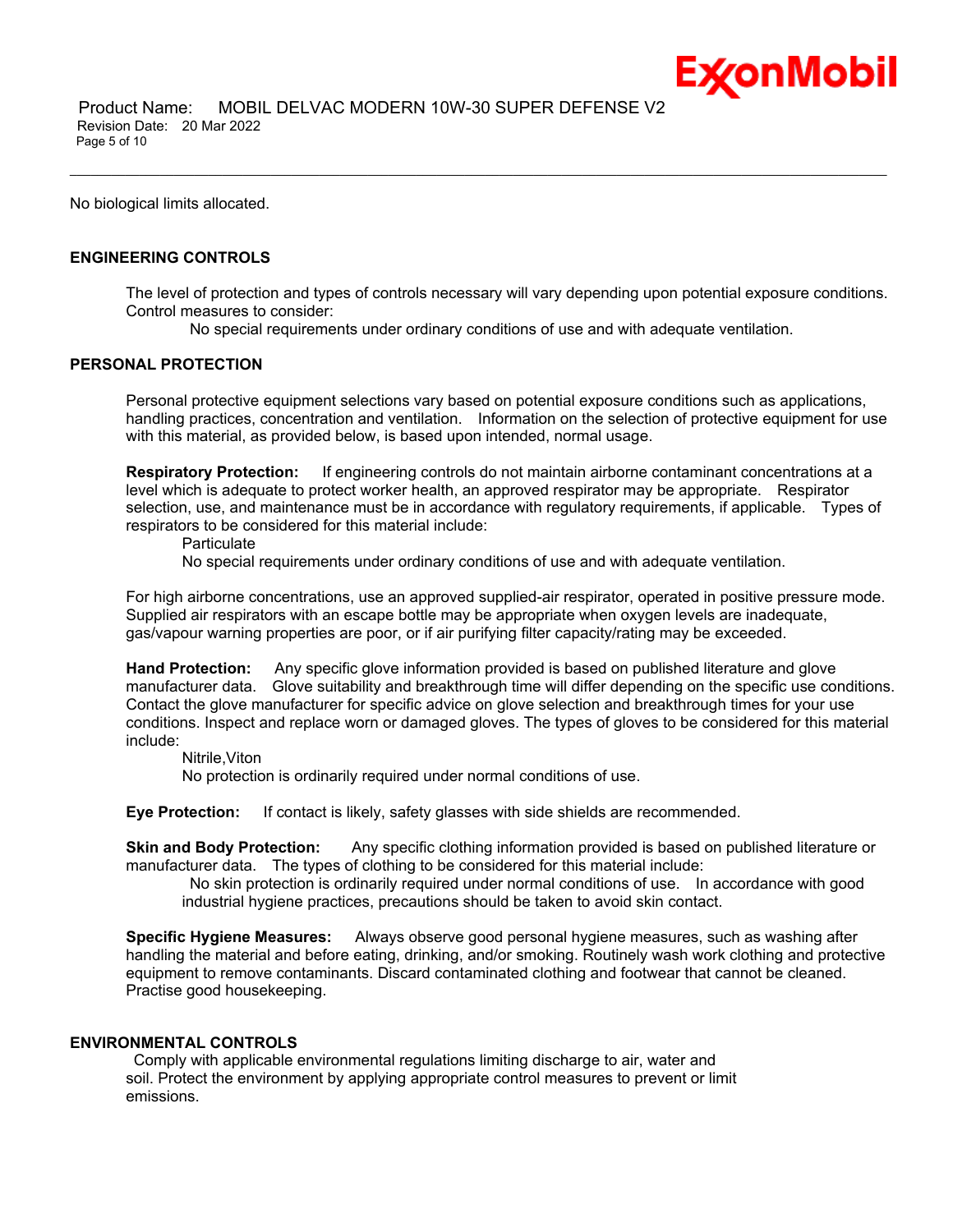

 Product Name: MOBIL DELVAC MODERN 10W-30 SUPER DEFENSE V2 Revision Date: 20 Mar 2022 Page 6 of 10

#### **SECTION 9 PHYSICAL AND CHEMICAL PROPERTIES**

**Note: Physical and chemical properties are provided for safety, health and environmental considerations only and may not fully represent product specifications. Contact the Supplier for additional information.**

\_\_\_\_\_\_\_\_\_\_\_\_\_\_\_\_\_\_\_\_\_\_\_\_\_\_\_\_\_\_\_\_\_\_\_\_\_\_\_\_\_\_\_\_\_\_\_\_\_\_\_\_\_\_\_\_\_\_\_\_\_\_\_\_\_\_\_\_\_\_\_\_\_\_\_\_\_\_\_\_\_\_\_\_\_\_\_\_\_\_\_\_\_\_\_\_\_\_\_\_\_\_\_\_\_\_\_\_\_\_\_\_\_\_\_\_\_\_

#### **GENERAL INFORMATION**

**Physical State:** Liquid **Colour:** Amber **Odour:** Characteristic **Odour Threshold:** N/D

### **IMPORTANT HEALTH, SAFETY, AND ENVIRONMENTAL INFORMATION**

**Relative Density (at 15 °C):** 0.869 **Flammability (Solid, Gas):** N/A **Flash Point [Method]:** >215°C (419°F) [ASTM D-92] **Flammable Limits (Approximate volume % in air):** LEL: 0.9 UEL: 7.0 **Autoignition Temperature:** N/D **Boiling Point / Range:** > 316°C (600°F) **Decomposition Temperature:** N/D **Vapour Density (Air = 1):** N/D **Vapour Pressure:** < 0.013 kPa (0.1 mm Hg) at 20 ºC **Evaporation Rate (n-butyl acetate = 1):** N/D **pH:** N/A **Log Pow (n-Octanol/Water Partition Coefficient):** > 3.5 **Solubility in Water:** Negligible **Viscosity:** 76 cSt (76 mm2/sec) at 40 °C | 11.5 cSt (11.5 mm2/sec) at 100 °C [ASTM D 445] **Oxidizing Properties:** See Hazards Identification Section.

# **OTHER INFORMATION**

**Freezing Point:** N/D **Melting Point:** N/A **Pour Point:** -33°C (-27°F) **DMSO Extract (mineral oil only), IP-346:** < 3 %wt

### **SECTION 10 STABILITY AND REACTIVITY**

**STABILITY:** Material is stable under normal conditions.

**CONDITIONS TO AVOID:** Excessive heat. High energy sources of ignition.

**INCOMPATIBLE MATERIALS:** Strong oxidisers

**HAZARDOUS DECOMPOSITION PRODUCTS:** Material does not decompose at ambient temperatures.

**POSSIBILITY OF HAZARDOUS REACTIONS:** Hazardous polymerization will not occur.

**SECTION 11 TOXICOLOGICAL INFORMATION**

**INFORMATION ON TOXICOLOGICAL EFFECTS**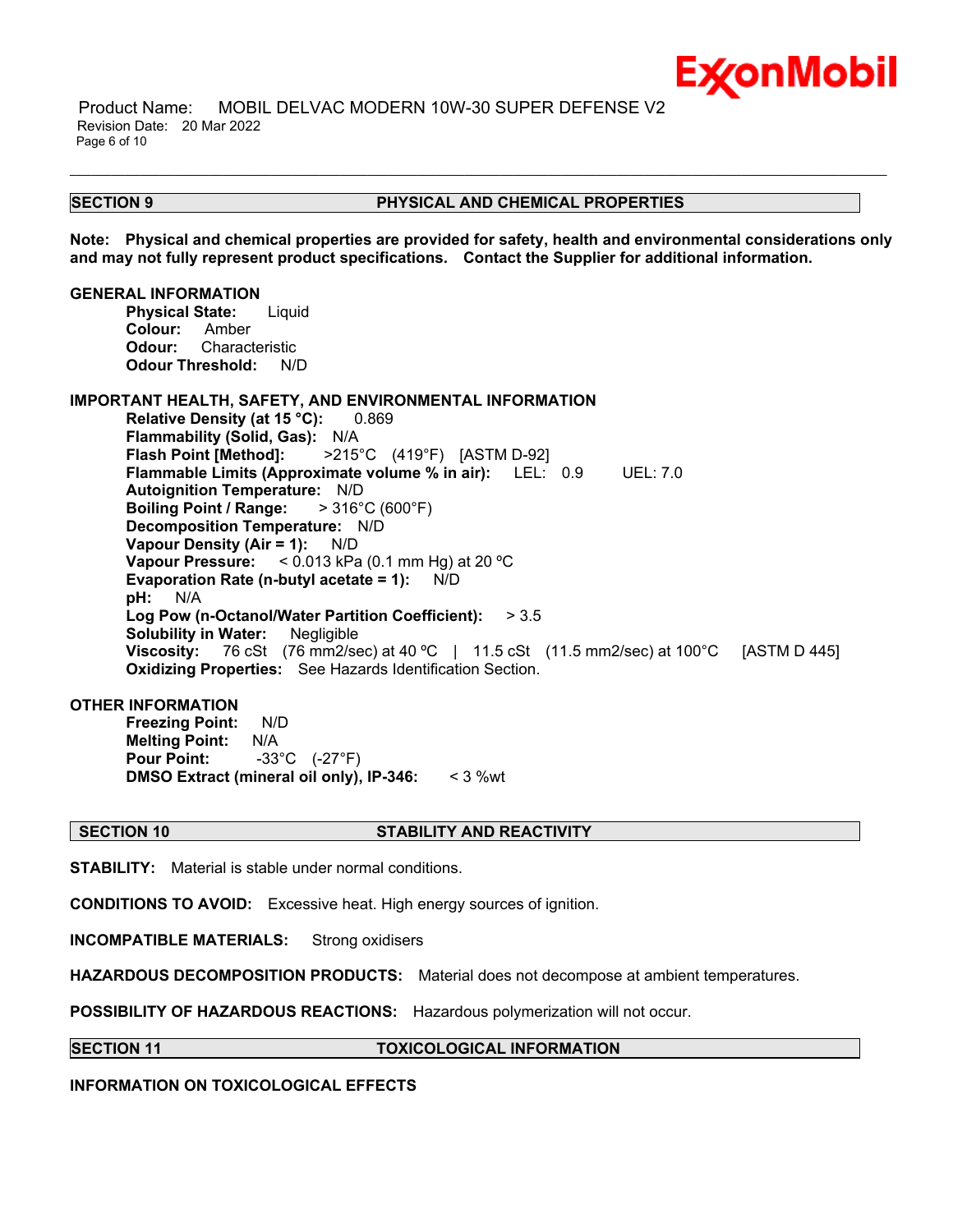

 Product Name: MOBIL DELVAC MODERN 10W-30 SUPER DEFENSE V2 Revision Date: 20 Mar 2022 Page 7 of 10

| <b>Hazard Class</b>                                               | <b>Conclusion / Remarks</b>                                                                                       |
|-------------------------------------------------------------------|-------------------------------------------------------------------------------------------------------------------|
| <b>Inhalation</b>                                                 |                                                                                                                   |
| <b>Acute Toxicity:</b><br>No end point data for<br>material.      | Minimally Toxic. Based on assessment of the components.                                                           |
| Irritation: No end point data for material.                       | Negligible hazard at ambient/normal handling temperatures.                                                        |
| Ingestion                                                         |                                                                                                                   |
| Acute Toxicity: No end point data for<br>material.                | Minimally Toxic. Based on assessment of the components.                                                           |
| <b>Skin</b>                                                       |                                                                                                                   |
| Acute Toxicity: No end point data for<br>lmaterial.               | Minimally Toxic. Based on assessment of the components.                                                           |
| Skin Corrosion/Irritation: No end point data<br>for material.     | Negligible irritation to skin at ambient temperatures. Based on<br>assessment of the components.                  |
| Eye                                                               |                                                                                                                   |
| Serious Eye Damage/Irritation: No end point<br>data for material. | May cause mild, short-lasting discomfort to eyes. Based on<br>assessment of the components.                       |
| Sensitisation                                                     |                                                                                                                   |
| Respiratory Sensitization: No end point data<br>for material.     | Not expected to be a respiratory sensitizer.                                                                      |
| Skin Sensitization: No end point data for<br>material.            | Not expected to be a skin sensitizer. Based on assessment of the<br>components.                                   |
| Aspiration: Data available.                                       | Not expected to be an aspiration hazard. Based on physico-<br>chemical properties of the material.                |
| Germ Cell Mutagenicity: No end point data<br>lfor material.       | Not expected to be a germ cell mutagen. Based on assessment of<br>the components.                                 |
| Carcinogenicity: No end point data for<br>material.               | Not expected to cause cancer. Based on assessment of the<br>components.                                           |
| Reproductive Toxicity: No end point data<br>for material.         | Not expected to be a reproductive toxicant. Based on assessment<br>of the components.                             |
| Lactation: No end point data for material.                        | Not expected to cause harm to breast-fed children.                                                                |
| <b>Specific Target Organ Toxicity (STOT)</b>                      |                                                                                                                   |
| Single Exposure: No end point data for<br>lmaterial.              | Not expected to cause organ damage from a single exposure.                                                        |
| Repeated Exposure: No end point data for<br>material.             | Not expected to cause organ damage from prolonged or repeated<br>exposure. Based on assessment of the components. |

# **OTHER INFORMATION For the product itself:**

Diesel engine oils: Not carcinogenic in animals tests. Used and unused diesel engine oils did not produce any carcinogenic effects in chronic mouse skin painting studies. Oils that are used in gasoline engines may become hazardous and display the following properties: Carcinogenic in animal tests. Caused mutations in vitro. Possible allergen and photoallergen. Contains polycyclic aromatic compounds (PAC) from combustion products of gasoline and/or thermal degradation products.

# **Contains:**

Base oil severely refined: Not carcinogenic in animal studies. Representative material passes IP-346, Modified Ames test, and/or other screening tests. Dermal and inhalation studies showed minimal effects; lung non-specific infiltration of immune cells, oil deposition and minimal granuloma formation. Not sensitising in test animals. Tetrapropenyl phenol (TPP). TPP was tested in a rat oral gavage one-generation reproductive toxicity study and a rat dietary two-generation reproductive toxicity study. Results from the one-generation study included reduced ovary weights and changes in male reproductive accessory organs. Results from the two-generation study included prolonged estrous cyclicity, reduced ovary weights, accelerated sexual maturation, decreased mean live litter size, decreased fertility rates, hypospermia, and reduced weights of male reproductive accessory organs. A classification threshold for reproductive effects of 1.5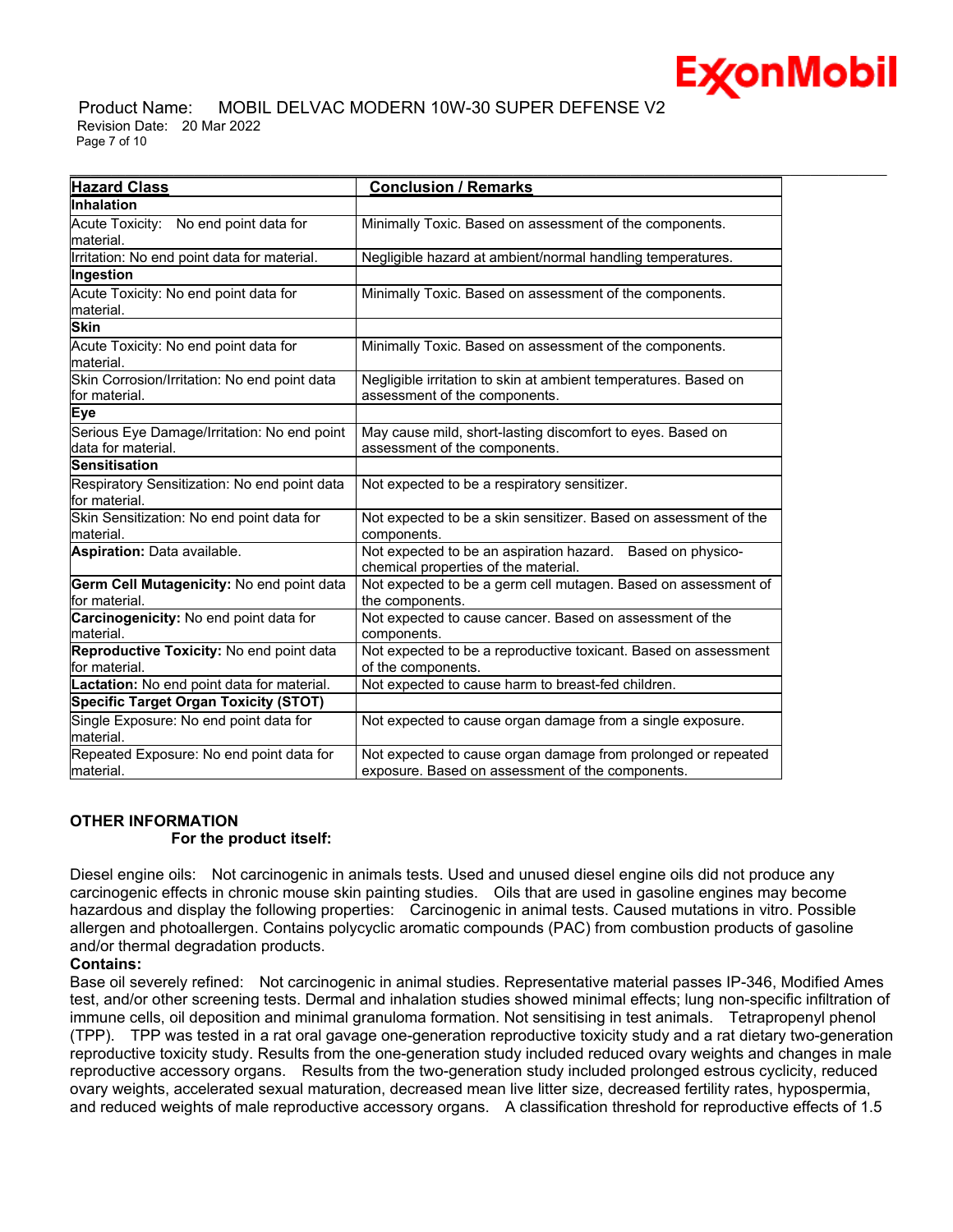

\_\_\_\_\_\_\_\_\_\_\_\_\_\_\_\_\_\_\_\_\_\_\_\_\_\_\_\_\_\_\_\_\_\_\_\_\_\_\_\_\_\_\_\_\_\_\_\_\_\_\_\_\_\_\_\_\_\_\_\_\_\_\_\_\_\_\_\_\_\_\_\_\_\_\_\_\_\_\_\_\_\_\_\_\_\_\_\_\_\_\_\_\_\_\_\_\_\_\_\_\_\_\_\_\_\_\_\_\_\_\_\_\_\_\_\_\_\_ wt% TPP was derived by the supplier based on the NOAEL (15 mg/kg/day) from the rat dietary two-generation study and was confirmed in supporting studies with other substances containing TPP as an impurity.

# **IARC Classification:**

**The following ingredients are cited on the lists below:** None.

--REGULATORY LISTS SEARCHED--  $1 = IARC 1$   $2 = IARC 2A$   $3 = IARC 2B$ 

### **SECTION 12 ECOLOGICAL INFORMATION**

The information given is based on data for the material, components of the material, or for similar materials, through the application of bridging principals.

#### **ECOTOXICITY**

Material -- Not expected to be harmful to aquatic organisms.

#### **MOBILITY**

 Base oil component -- Low solubility and floats and is expected to migrate from water to the land. Expected to partition to sediment and wastewater solids.

### **PERSISTENCE AND DEGRADABILITY**

#### **Biodegradation:**

Base oil component -- Expected to be inherently biodegradable

### **BIOACCUMULATION POTENTIAL**

 Base oil component -- Has the potential to bioaccumulate, however metabolism or physical properties may reduce the bioconcentration or limit bioavailability.

NOTE: One or more additive components of this material contains a branched alkylphenol impurity that is highly toxic to aquatic organisms. The components containing the impurity have been tested by the additive supplier and found to be no more than minimally toxic to aquatic organisms.

# **SECTION 13 DISPOSAL CONSIDERATIONS**

Disposal recommendations based on material as supplied. Disposal must be in accordance with current applicable laws and regulations, and material characteristics at time of disposal.

#### **DISPOSAL RECOMMENDATIONS**

Product is suitable for burning in an enclosed controlled burner for fuel value or disposal by supervised incineration at very high temperatures to prevent formation of undesirable combustion products.

**Empty Container Warning** Empty Container Warning (where applicable): Empty containers may contain residue and can be dangerous. Do not attempt to refill or clean containers without proper instructions. Empty drums should be completely drained and safely stored until appropriately reconditioned or disposed. Empty containers should be taken for recycling, recovery, or disposal through suitably qualified or licensed contractor and in accordance with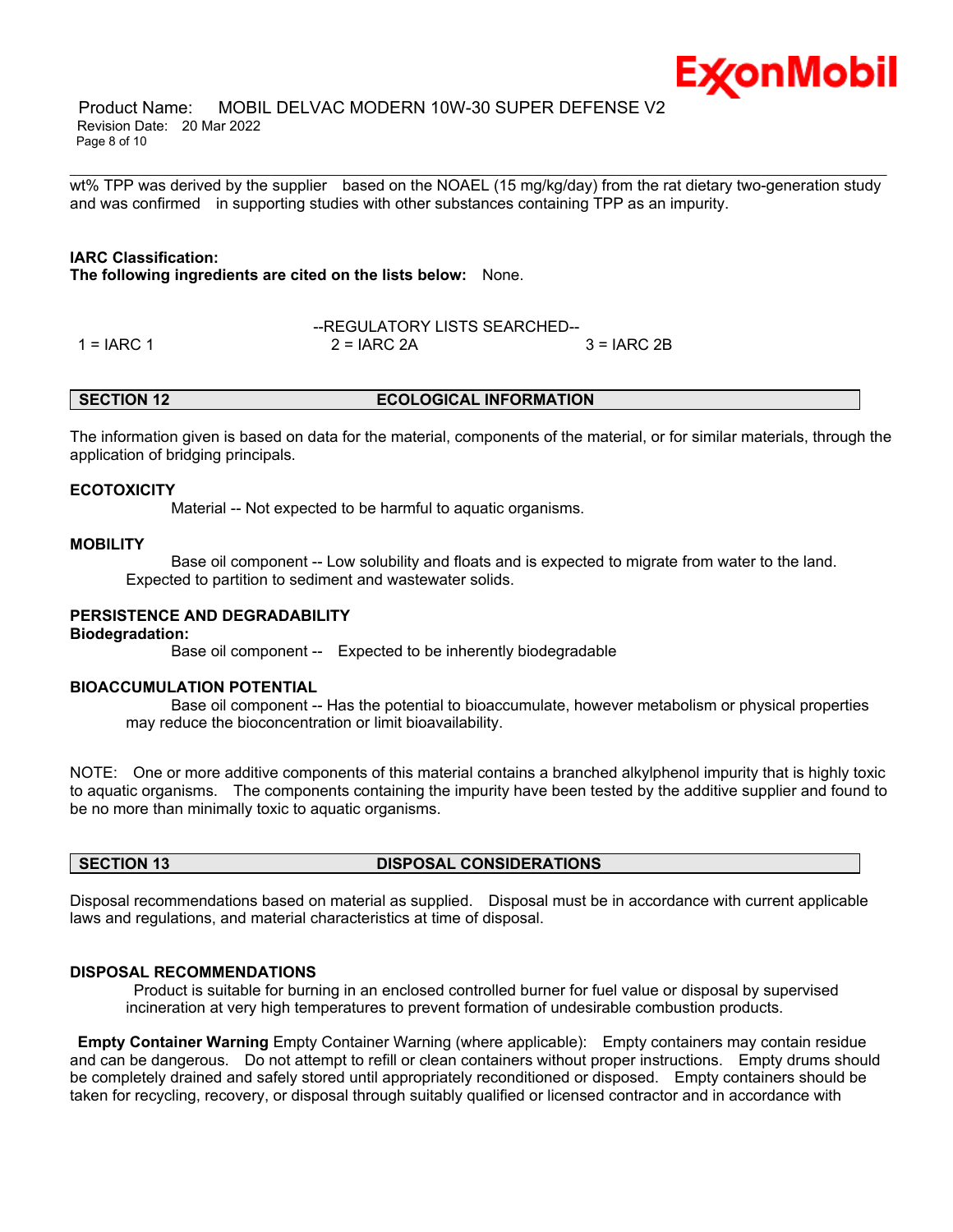

 Product Name: MOBIL DELVAC MODERN 10W-30 SUPER DEFENSE V2 Revision Date: 20 Mar 2022 Page 9 of 10

governmental regulations. DO NOT PRESSURISE, CUT, WELD, BRAZE, SOLDER, DRILL, GRIND, OR EXPOSE SUCH CONTAINERS TO HEAT, FLAME, SPARKS, STATIC ELECTRICITY, OR OTHER SOURCES OF IGNITION. THEY MAY EXPLODE AND CAUSE INJURY OR DEATH.

\_\_\_\_\_\_\_\_\_\_\_\_\_\_\_\_\_\_\_\_\_\_\_\_\_\_\_\_\_\_\_\_\_\_\_\_\_\_\_\_\_\_\_\_\_\_\_\_\_\_\_\_\_\_\_\_\_\_\_\_\_\_\_\_\_\_\_\_\_\_\_\_\_\_\_\_\_\_\_\_\_\_\_\_\_\_\_\_\_\_\_\_\_\_\_\_\_\_\_\_\_\_\_\_\_\_\_\_\_\_\_\_\_\_\_\_\_\_

#### **SECTION 14 TRANSPORT INFORMATION**

**LAND (ADG)** : Not Regulated for Land Transport

**SEA (IMDG):** Not Regulated for Sea Transport according to IMDG-Code

**Marine Pollutant:** No

**AIR (IATA):** Not Regulated for Air Transport

### **SECTION 15 REGULATORY INFORMATION**

This material is not considered hazardous according to Australia Model Work Health and Safety Regulations.

Product is not regulated according to Australian Dangerous Goods Code.

No Poison Schedule number allocated by the Standard for the Uniform Scheduling of Medicines and Poisons (SUSMP) established under the Therapeutic Goods Act.

AS1940 COMBUSTIBLE CLASS: C2

# **REGULATORY STATUS AND APPLICABLE LAWS AND REGULATIONS**

**Listed or exempt from listing/notification on the following chemical inventories :** AIIC, DSL, ENCS, IECSC, KECI, PICCS, TCSI, TSCA

#### **SECTION 16 OTHER INFORMATION**

# **KEY TO ABBREVIATIONS AND ACRONYMS:**

N/D = Not determined, N/A = Not applicable, STEL = Short-Term Exposure Limit, TWA = Time-Weighted Average

# **KEY TO THE H-CODES CONTAINED IN SECTION 3 OF THIS DOCUMENT (for information only):**

H303: May be harmful if swallowed; Acute Tox Oral, Cat 5 H304: May be fatal if swallowed and enters airways; Aspiration, Cat 1 H314(1): Causes severe skin burns and eye damage; Skin Corr/Irritation, Cat 1 H314(1C): Causes severe skin burns and eye damage; Skin Corr/Irritation, Cat 1C H315: Causes skin irritation; Skin Corr/Irritation, Cat 2 H316: Causes mild skin irritation; Skin Corr/Irritation, Cat 3 H318: Causes serious eye damage; Serious Eye Damage/Irr, Cat 1 H319(2A): Causes serious eye irritation; Serious Eye Damage/Irr, Cat 2A H360(1B)(F): May damage fertility; Repro Tox, Cat 1B (Fertility) H400: Very toxic to aquatic life; Acute Env Tox, Cat 1